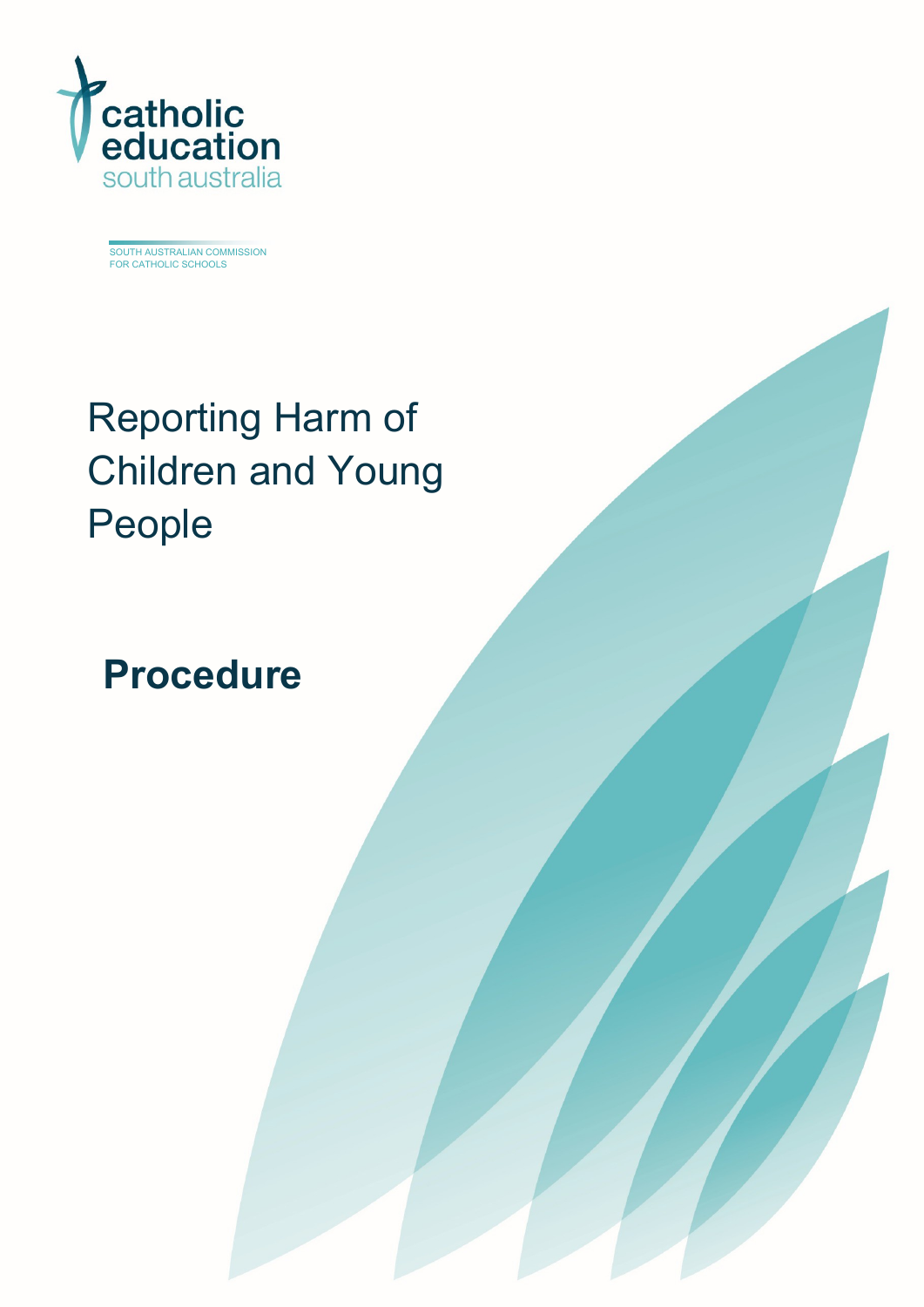## <span id="page-1-0"></span>**Contents**

| $\overline{2}$ |     |  |
|----------------|-----|--|
| 3              |     |  |
| 4              |     |  |
| 5              |     |  |
|                |     |  |
| 5.2            |     |  |
| 5.3            |     |  |
| 5.4            |     |  |
| 5.5            |     |  |
| 6              |     |  |
|                |     |  |
|                |     |  |
| 9              |     |  |
|                | 5.1 |  |

SOUTH AUSTRALIAN COMMISSION FOR CATHOLIC SCHOOLS<br>PO BOX 179 TORRENSVILLE PLAZA SOUTH AUSTRALIA 5031<br>TELEPHONE: (08) 8301 6600 FACSIMILE: (08) 8301 6611

www.cesa.catholic.edu.au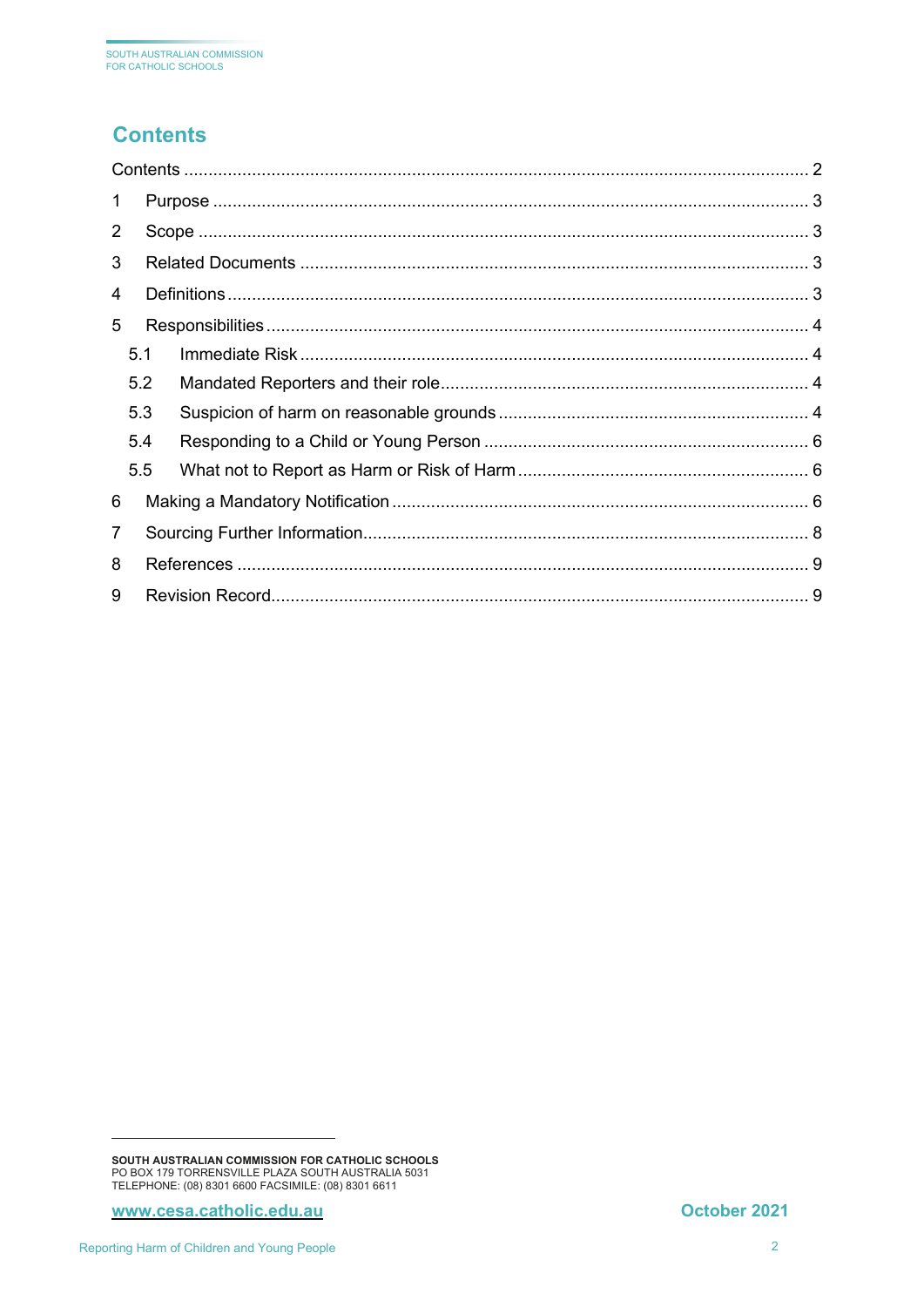## <span id="page-2-0"></span>**1 Purpose**

The purpose of the Procedure for Reporting Harm of Children or Young People is to ensure a clear and consistent approach for responding to allegations or concerns of harm, or risk of harm, against a child or young person across Catholic Education SA.

This procedure provides guidance and best practice principles for safeguarding children and young people.

Mandatory reporting requirements for education staff exist under the SA Government's [Children and Young People \(Safety\) Act 2017](https://www.legislation.sa.gov.au/LZ/C/A/Children%20and%20Young%20People%20(Safety)%20Act%202017.aspx) . Notifications need to be made for children and young people (and unborn children) who are at risk of harm or have experienced harm. The legislation provides recognition of the risk factors that children and young people may experience, including persistent absence from education and the cumulative impact of their care.

It should be noted that much of what is outlined in these procedures aligns directly with the material contained within [The Department for Child Protection of the Government of South](https://www.childprotection.sa.gov.au/reporting-child-abuse/responding-child-about-abuse-or-neglect) [Australia](https://www.childprotection.sa.gov.au/reporting-child-abuse/responding-child-about-abuse-or-neglect) website. That resource is one of the main reference points for any person seeking information on how to respond to an allegation or concern of harm, or risk of harm, against a child or young person.

#### <span id="page-2-1"></span>**2 Scope**

This procedure applies to all personnel in schools and offices in Catholic Education SA.

#### <span id="page-2-2"></span>**3 Related Documents**

The [Children and Young People \(Safety\) Act 2017](https://www.legislation.sa.gov.au/LZ/C/A/Children%20and%20Young%20People%20(Safety)%20Act%202017.aspx) replaces the [Children's Protection Act](https://www.legislation.sa.gov.au/LZ/C/A/CHILDRENS%20PROTECTION%20ACT%201993.aspx) [1993](https://www.legislation.sa.gov.au/LZ/C/A/CHILDRENS%20PROTECTION%20ACT%201993.aspx)*.* The new legislation maintains the safety of children as paramount, increases the voice of children and young people in decision making and builds a more collaborative approach to child protection.

The [Catholic Archdiocese of Adelaide Safeguarding Children and Young People Policy](https://adelaide.catholic.org.au/__files/f/36861/Safeguarding%20Children%20and%20Young%20People%20Policy%20.pdf) describes the principles and responsibilities surrounding the safeguarding of children and young people which apply across the Catholic Church agencies, parishes and communities.

The [Catholic Diocese of Port Pirie Safeguarding Children Policy](http://www.pp.catholic.org.au/__files/d/9704/CDPP%20Child%20Safeguarding%20Policy.pdf) (and Procedures) which indicate that respectful relationships that support the dignity of each person including children and young people are central to the life and teachings of the Catholic Church.

The [Catholic Archdiocese of Adelaide Commitment Statement](https://adelaide.catholic.org.au/__files/f/28071/Commitment%20Statement.pdf) (Safeguarding Our Children and Young People) and the Catholic Diocese of Port [Pirie Commitment Statement](http://www.pp.catholic.org.au/__files/d/9726/Commitment%20Statement.pdf) outline the commitment made to the care, wellbeing and protection of our children and young people.

## <span id="page-2-3"></span>**4 Definitions**

**Child or young person:** A child or young person means a person under 18 years of age.

**Harm:** Will be taken to be a reference to physical harm or psychological harm (whether caused by an act or omission) and, includes such harm caused by sexual, physical, mental or emotional abuse or neglect.

**Physical Harm:** The child has suffered or is at significant risk of suffering serious physical trauma or inflicted injury due to the actions of his/her caregiver.

**Emotional Harm:** The child's social emotional, or cognitive development is impaired or seriously at risk as a direct result of persistent caregiver behaviour or attitude towards the child, whereby the child's self-esteem and social competence are undermined or eroded over time.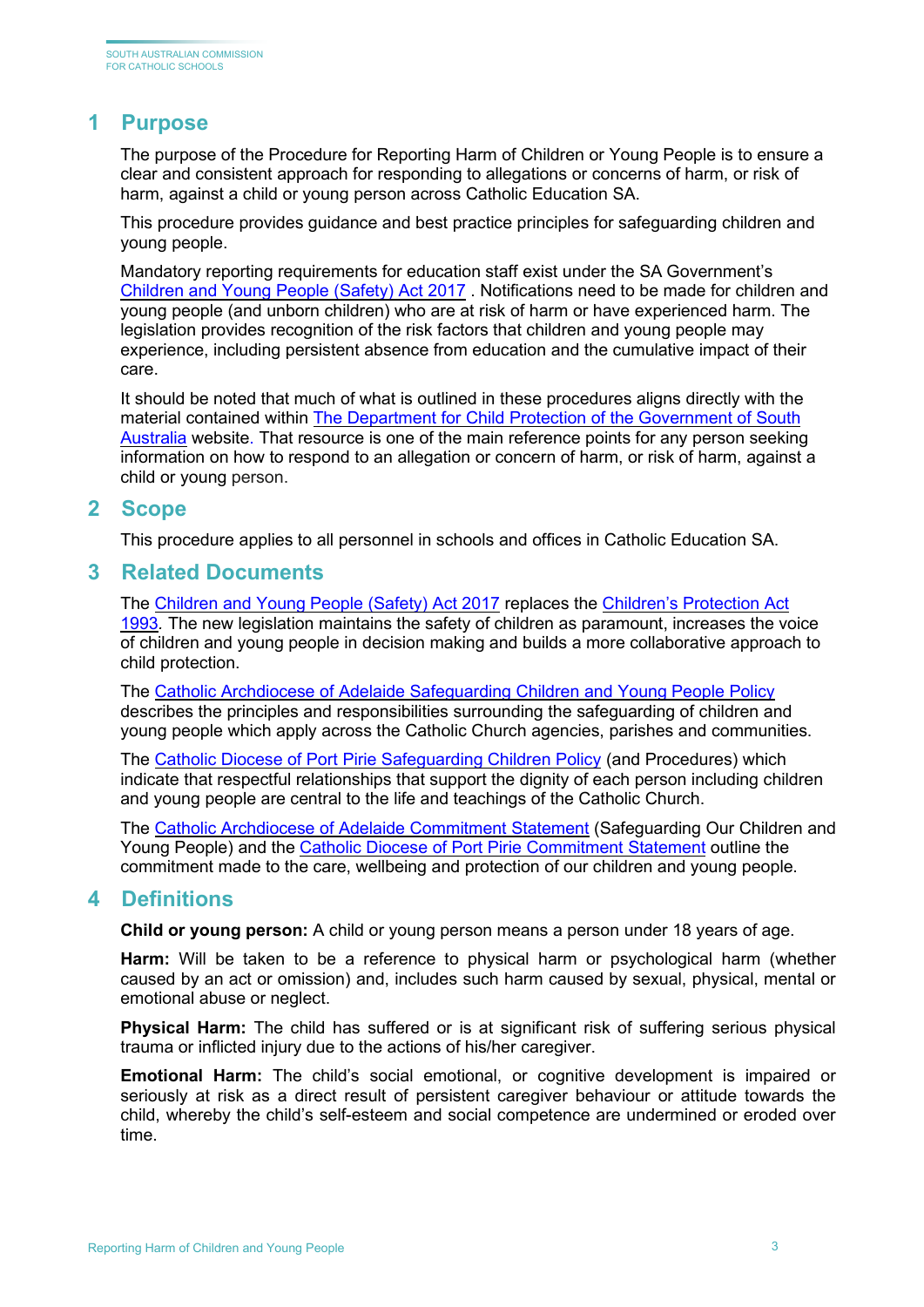**Neglect:** Neglect is characterised by serious, ongoing failure to provide for children's basic needs to the extent that the child is not receiving the care and supervision necessary to protect him/her form harm, has suffered serious physical injury or illness, or there is risk of serious harm to the child's well-being and development.

**Sexual Harm:** Any sexual activity or behaviour a child is subjected to. Sexual abuse occurs when someone is in a position of power over children uses that power to involve the child/ren in sexual activity.

## <span id="page-3-1"></span><span id="page-3-0"></span>**5 Responsibilities**

## **5.1 Immediate Risk**

In the event there is immediate risk of harm to a child or young person please call SA Police on 000.

In addition to this (and section 5.2 below) our protocols would also require that you inform the Catholic Education Office through either your Schools Performance Leader, a manager from the People, Leadership and Culture Section or an Assistant Director.

## <span id="page-3-2"></span>**5.2 Mandated Reporters and their role**

Employees and volunteers of CESA are mandated reporters under the [Children and Young](https://www.legislation.sa.gov.au/LZ/C/A/Children%20and%20Young%20People%20(Safety)%20Act%202017.aspx) [People \(Safety\) Act 2017.](https://www.legislation.sa.gov.au/LZ/C/A/Children%20and%20Young%20People%20(Safety)%20Act%202017.aspx)

All mandated reporters must make a notification to the Child Abuse Report Line when they suspect a child or young person has been harmed or is at risk of harm. [Mandated](https://edi.sa.edu.au/supporting-children/child-protection/reporting-abuse-or-neglect/mandated-reporters) [reporters c](https://edi.sa.edu.au/supporting-children/child-protection/reporting-abuse-or-neglect/mandated-reporters)an use the online reporting system to report suspected harm or risk of harm.

However, the online system must not be used if it is serious or about a child in care.

All serious concerns must be reported by **phone** (131 478) — not via the online reporting system.

Serious concerns are when you suspect a child or young person has experienced or is at immediate risk of:

- serious harm
- serious injury
- chronic neglect.

To make a report online you must register and log in to the Department of Child Protection [online child protection reporting system a](https://auth.families.sa.gov.au/nidp/idff/sso?id=FamCit&sid=0&option=credential&sid=0)s outlined in the [making an on-line](https://www.childprotection.sa.gov.au/__data/assets/pdf_file/0004/107419/online-child-abuse-reporting-system-instructions.pdf) [CARL report.](https://www.childprotection.sa.gov.au/__data/assets/pdf_file/0004/107419/online-child-abuse-reporting-system-instructions.pdf)

The legal obligation to make a notification applies in the course of the official duties of employees and volunteers.

Staff should also consider it their ethical duty to report experiences outside of their professional context.

## <span id="page-3-3"></span>**5.3 Suspicion of harm on reasonable grounds**

Mandated reporters must report harm, or risk of harm, when they have a suspicion on reasonable grounds. Proof that the harm actually happened is not required. The resource [Indicators of Child Abuse or Neglect](https://www.childprotection.sa.gov.au/reporting-child-abuse/indicators-abuse-or-neglect) may be useful in this discernment.

Examples of suspicion on reasonable grounds include:

- A child tells you they were harmed.
- What you observe or know about a particular child's behaviour makes you suspect they have been harmed or are at risk of harm.
- A child tells you they know someone who was harmed.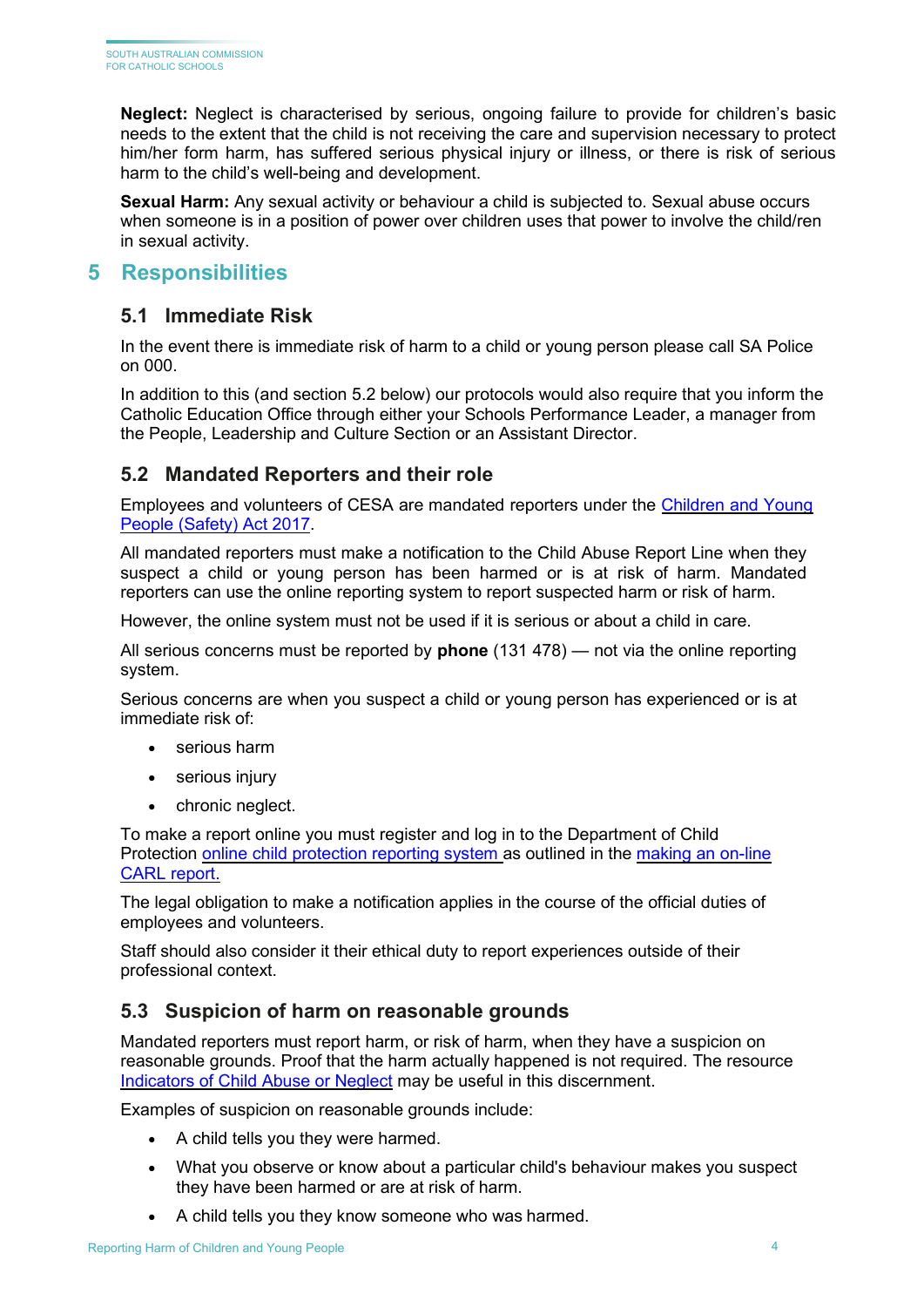• Someone reliable tells you about harm to a child. A reliable person might be a relative, friend, neighbour or sibling.

Mandated notifiers who fail to report their suspicions of harm or risk of harm can be penalised as outlined in [section 31 of the Act.](https://www.legislation.sa.gov.au/LZ/C/A/CHILDREN%20AND%20YOUNG%20PEOPLE%20(SAFETY)%20ACT%202017/CURRENT/2017.25.AUTH.PDF#page%3D26)

To better understand what can be considered harmful to a child, the following indicator lists should be used as a guide only.

Staff should keep a record of any observations by using the [concerns checklist](https://www.education.sa.gov.au/sites/default/files/concerns-checklist-ran-ec.pdf?acsf_files_redirect) and use the [notification checklist.](https://www.childprotection.sa.gov.au/__data/assets/pdf_file/0013/107032/notification-checklist.pdf) Information recorded from the checklist greatly enhances the quality of any subsequent reports to the child abuse report line.

#### **Physical harm indicators**

The following indicators might be evidence that physical harm has happened:

- bruises in unlikely places (face, back, ears, hands, buttocks, upper thighs and soft parts of the body)
- inconsistent or absent explanation of bruises
- any bruising on a baby
- pressure marks from fingers on the face, chest or back
- weal, ligature or bite marks
- skull fracture, subdural bleeding, multiple fractures of different ages
- suspicious burns
- poisoning or significant over medicating.

#### **Emotional harm indicators**

The following indicators might be evidence that emotional abuse has happened:

- avoiding home (particularly if the abuser is in the family home)
- running away or continually staying at friend's houses
- fear of the dark, not wanting to go to bed, bedwetting or nightmares
- lying or stealing
- lack of trust in adults
- poor self-image/self-esteem, poor academic performance, poor peer relationships
- secretive, demanding or disruptive behaviour.

#### **Sexual harm indicators**

The following indicators might be evidence that sexual abuse has happened:

- genital injuries
- bite marks
- sexually transmitted diseases
- persistent soiling and/or bedwetting
- sleep disturbance
- inappropriate sexual behaviour based on the child's age
- promiscuous affection seeking behaviour
- excessive masturbation which does not respond to boundaries or discipline
- obsessive and compulsive washing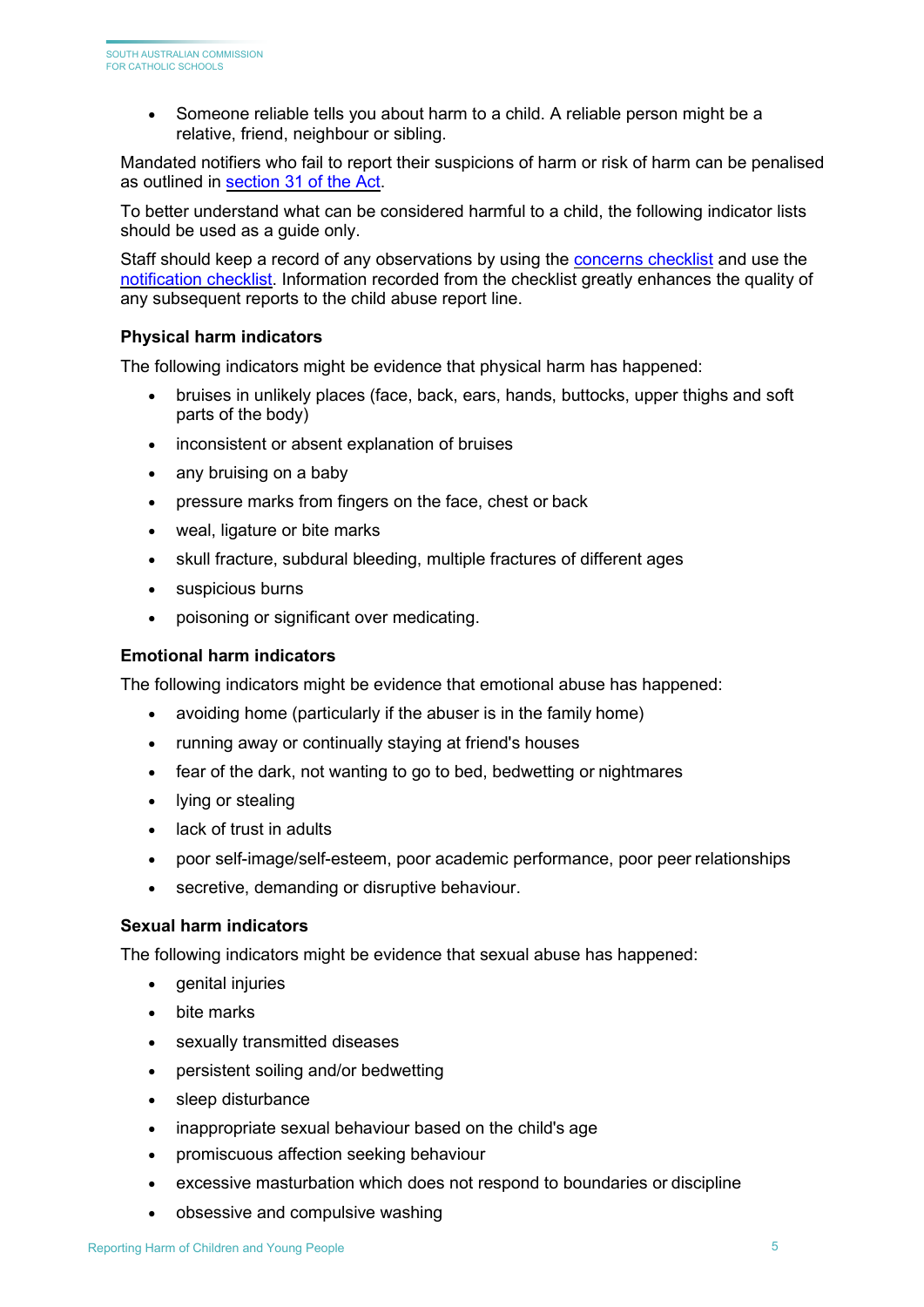- wariness of physical contact with others
- unusually fearful of having their nappy changed.
- Staff should also refer to [responding to problem sexual behaviour](https://online.cesa.catholic.edu.au/docushare/dsweb/Get/Document-14368/2019%2BResponding%2Bto%2BProblem%2BSexual%2BBehaviour%2Bguideline_minor%2Bedit%2BFINAL%2Bhigh%2Bresolution.pdf) for more information.

#### **Neglect indicators**

The following indicators might be evidence that neglect has happened:

- failure to thrive
- developmental delay
- prone to illness
- sallow or sickly appearance
- abnormally high appetite, stealing or hoarding food
- smelly or dirty appearance
- untreated medical conditions.

## <span id="page-5-0"></span>**5.4 Responding to a Child or Young Person**

The Department of Child Protection offers useful advice on how to respond to a child when talking about harm (including abuse or neglect) via this [resource.](https://www.childprotection.sa.gov.au/reporting-child-abuse/responding-child-about-abuse-or-neglect) The resource outlines how best to show care and concern for a child and how to clarify information through open questioning.

Leading questions should be avoided.

More information about how to best to relate to children and young people in these situations can be found via this more detailed [guidance advice.](https://www.childprotection.sa.gov.au/reporting-child-abuse/responding-child-about-abuse-or-neglect)

## <span id="page-5-1"></span>**5.5 What not to Report as Harm or Risk of Harm**

The Department of Child Protection offers useful advice on what not to report as harm (including child abuse or neglect) via this [resource.](https://www.childprotection.sa.gov.au/reporting-child-abuse/what-not-report-child-abuse-or-neglect) For example:

#### **5.5.1 The parents use drugs or alcohol recreationally**

If there is no known impact on the children, they engage in the activities when the children are not present or it does not affect their capacity to parent, it should not be reported to the child abuse report line.

#### **5.5.2 The parents engage in criminal activity**

Where children are not involved, aware or affected, these are not child protection matters. Criminal activities including theft, prostitution or drug cultivation or production are issues that should be taken up with SAPOL (131 444).

## <span id="page-5-2"></span>**6 Making a Mandatory Notification**

Considerations for notification:

6.1 Notifications must be documented using the Mandatory Notification Record Form. The template form can be accessed here: [Mandatory Notification](https://online.cesa.catholic.edu.au/docushare/dsweb/View/Collection-7201) Record

If the mandatory notification relates to the Principal, the notifier should make a report to CARL first and, in addition to making a report to CARL, contact the Director at the Catholic Education Office on 08 8301 6600 or Director Catholic Education Port Pirie Diocese on 08 8632 0501 for schools in the Port Pirie Diocese. For Congregational Schools, contact the Principal's employer first and also inform the Director or Deputy Director to ensure that the usual support processes of the CEO can be offered.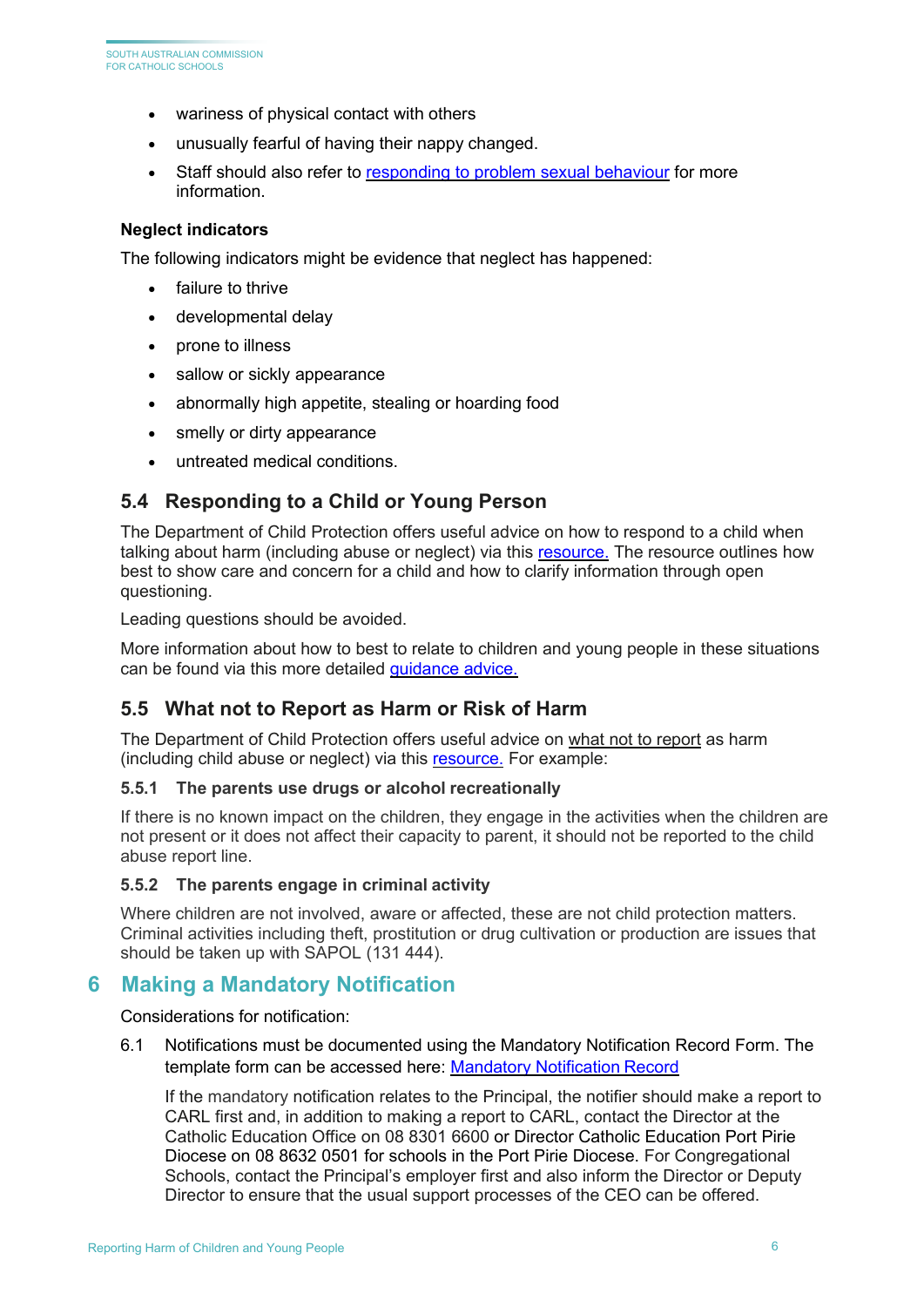6.2 Where the Principal is not part of the notification, school staff should complete the notification documents in collaboration with the Principal. Volunteers will be supported by the school based nominated person, who will then complete the notification documents with the Principal.

If the school based nominated person is the subject of the report of harm, the volunteer should notify the Principal.

Catholic Education Office staff should complete the notification documents in collaboration with their Team Leader/Line Manager. The Principal has the responsibility TO SIGN AND STORE THE RECORD ONCE IT IS COMPLETED IN A SECURE CONFIDENTIAL FILE. The importance of the Principal's oversight of mandatory reports is that it:

- allows the Principal to contribute other relevant information about the child which may enhance the quality of the report provided to the Child Abuse Report Line (CARL);
- ensures the [notification checklist](https://www.childprotection.sa.gov.au/__data/assets/pdf_file/0013/107032/notification-checklist.pdf) is fully considered and allows the Principal to consider what information can be appropriately shared regarding the child or young person's details. The Principal must consider whether it is prudent and appropriate for them to make an independent notification to CARL;
- assists the Principal to keep an overview about the student's welfare;
- allows the best supports to be put in place and any further actions to be considered which may include police involvement, discussions with the student's family and/or referrals to health and allied agencies;
- assists the school to meet their duty of care to children and young people and to other members of the school community;
- assists the school to coordinate their information to Department of Child Protection.
- 6.3 Discussion with the Principal does not replace making a notification to CARL. The responsibility for making a mandatory notification remains with the individual, not the Principal or Team Leader/Line Manager.
- 6.4 To make a report:

Prepare for making a report using the [preparing to report child abuse resource](https://www.childprotection.sa.gov.au/reporting-child-abuse/preparing-report-child-abuse) and Either

ring the Child Abuse Report Line (CARL) 13 14 78 and follow the phone prompts to the service for Education and Care Settings or Yaitya Tirramangkotti if the notification concerns an Aboriginal or Torres Strait Islander child or young person.

Or

if the matter is not serious, [mandated reporters c](https://edi.sa.edu.au/supporting-children/child-protection/reporting-abuse-or-neglect/mandated-reporters)an use the [online child](https://www.childprotection.sa.gov.au/__data/assets/pdf_file/0004/107419/online-child-abuse-reporting-system-instructions.pdf) [protection](https://www.childprotection.sa.gov.au/__data/assets/pdf_file/0004/107419/online-child-abuse-reporting-system-instructions.pdf)  [reporting system t](https://www.childprotection.sa.gov.au/__data/assets/pdf_file/0004/107419/online-child-abuse-reporting-system-instructions.pdf)o report suspected harm or risk of harm.

- 6.5 Complete the mandatory notification record form. Print out the information and provide it to the Principal. Delete the mandatory notification record form from the electronic file and DO **NOT** PLACE it in the student file.
- 6.6 Limit details in the mandatory notification record form to factual information as far as possible and be aware that this document may be produced under subpoena in court.

If a school receives a request for information in response to a Freedom of Information request or subpoena about mandatory notification documentation, the identity of the notifier is exempt from access and their details are removed. There are two exceptions to this: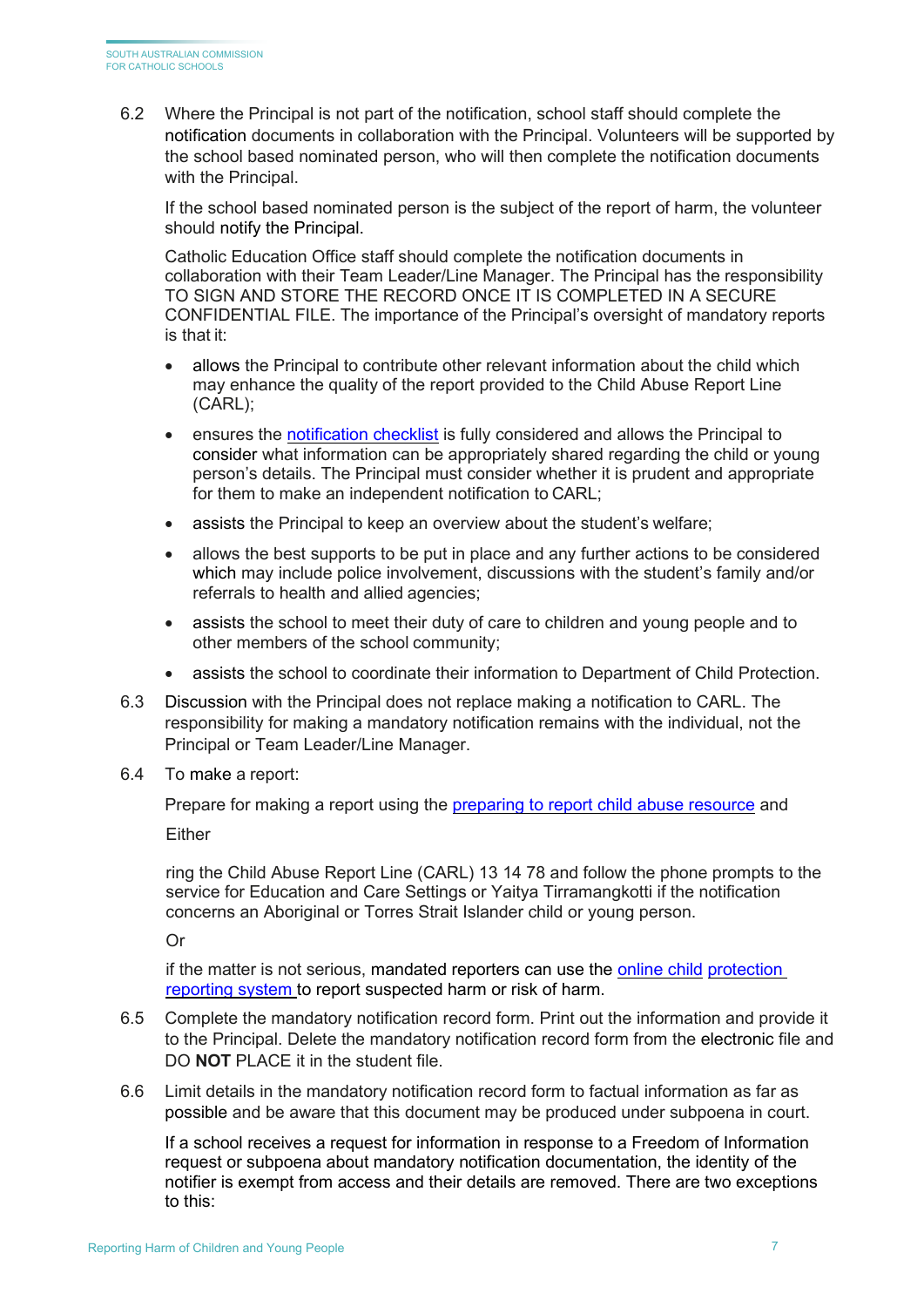- the notifier gives consent for their identity to remain in the document
- it is required by the Chief Executive of the Department for Child Protection.

This also applies to subpoenas unless the court grants permission for the information to be presented at the proceedings. In this case the court must be satisfied that the evidence is of critical importance in the proceedings.

Principals should seek advice from the People, Leadership and Culture section of the CEO when any requests for information concerning Mandatory Notification documentation are received.

6.7 Any actions recommended by the Department for Child Protection must be recorded on the mandatory notification record form and reported to the Principal, as the Principal has the duty of care responsibility in directing further actions to support the child or young person.

If the Principal is the subject of the report of harm, the staff member must notify the Catholic Education Office, Assistant Director - People, Leadership and Culture, ■ 8301 6600.

- 6.8 Following a notification, the Principal will store the mandatory notification record form in a secure, confidential file and may wish to discuss the report with the staff member to determine further actions or support for the child or young person. The actions will be guided by the Department for Child Protection and SA Police (if relevant) and may include the Principal contacting the child's family, referral to counselling or support services and/or a refocus on classroom child protection curriculum.
- 6.9 Following the notification, the staff member may wish to discuss the report with the Principal or CEO Team Leader and/or may wish to contact ACCESS on 1300 66 77 00 for personal debriefing, support or counselling. Volunteers may wish to debrief with their nominated person at theschool.

## <span id="page-7-0"></span>**7 Sourcing Further Information**

- 7.1 Further information regarding requirements for reporting harm or suspected harm can be obtained from:
	- an intake worker at the Child Abuse Report Line on 13 14 78
	- the Principal (or for CEO personnel, the relevant line manager)
	- the CESA Schools Performance Leader for your school or region
	- CESA Manager of Learning and Wellbeing or the CESA Manager System Safeguarding and Development
	- **SAPOL**
- 7.2 Contacting another person for further information and advice regarding mandatory notification procedures does not release a person from her/his obligation to report suspicions of harm or risk of harm.
- 7.3 In relation to these areas, the following resources provide further advice and procedures;
	- [Mandated notifiers and their](https://www.childprotection.sa.gov.au/reporting-child-abuse/mandated-notifiers-and-their-role) role
	- [Indicators of child abuse or neglect](https://www.childprotection.sa.gov.au/reporting-child-abuse/indicators-abuse-or-neglect)
	- [Information sharing](https://www.childprotection.sa.gov.au/child-protection-initiatives/information-sharing-guidelines) guidelines
	- [Responding to Risks of Harm, Abuse and Neglect -](https://www.education.sa.gov.au/working-us/ran-ec-training) education and care training (RRHAN-EC)
	- [ACCESS Programs -](https://accesssa.com.au/training/training-overview/) RRHAN-EC Training